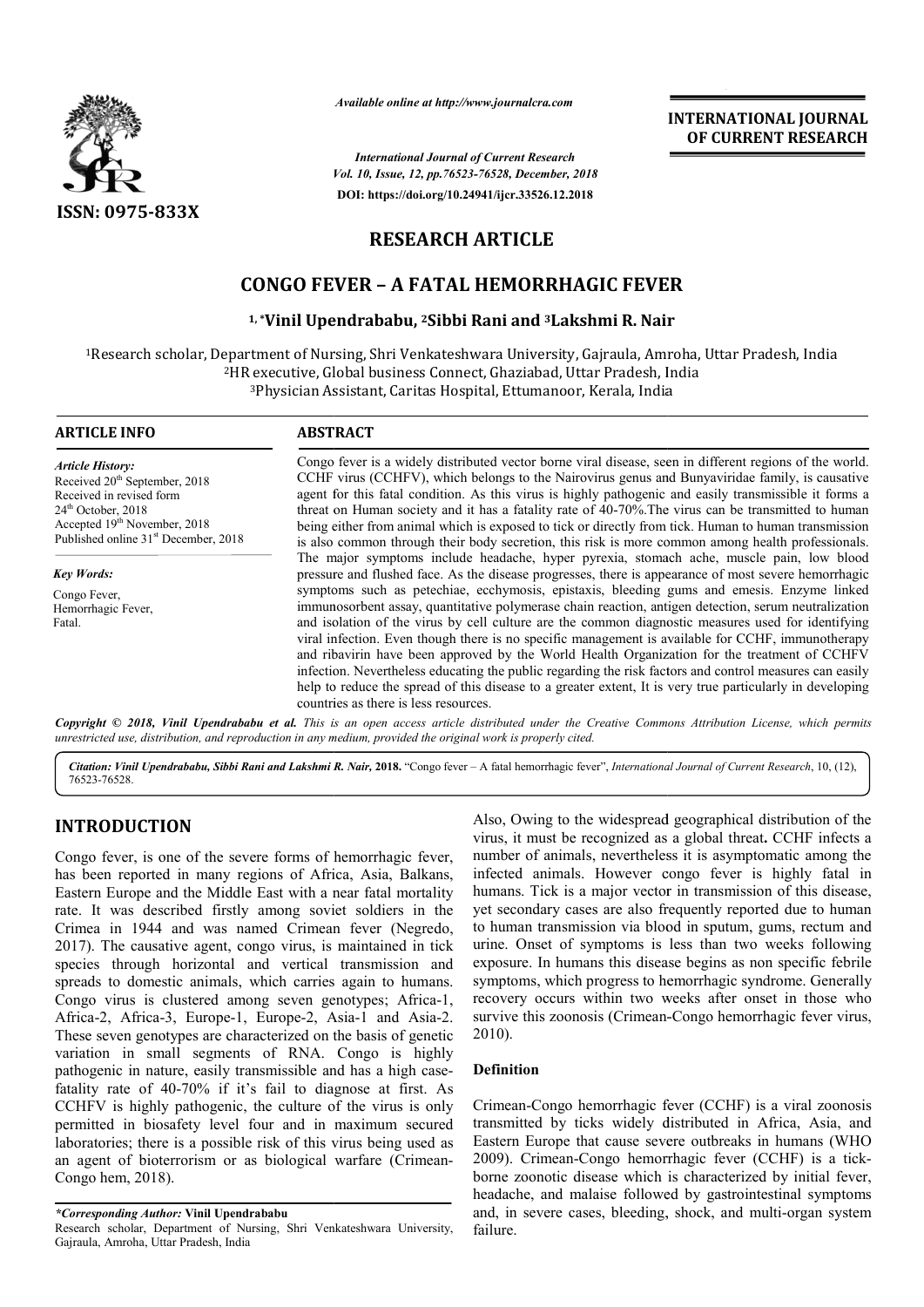#### **History**

The first reported case of CCHF dates back to the  $12<sup>th</sup>$  century, where a description of a hemorrhagic syndrome in Tajikistan and the nature of the arthropod that caused the same appears similar to the modern-day CCHF. In the modern era, the disease was first described among Soviet Union military personnel in Crimea during World War II (1944-45) and was named Crimea hemorrhagic fever. Subsequently, it was shown that the virus responsible for Crimea hemorrhagic fever was indistinguishable from Congo virus that caused febrile illness in a child in Belgian Congo. Hence, linkage of these two places names led to new nomenclature of the CCHF virus (Ergönül, 2006). CCHFV evolved 3,100–3,500 years ago. It is believed that changing climate and agricultural practices near this time could be behind its evolution. The disease was known as "Crimean fever" during the Crimean war and contracted by many, including Florence Nightingale. Soviet scientists in Crimea identified this disease, firstly, in 1944 and they named it Crimean hemorrhagic fever. Even though they established its viral etiology by passage of the virus through human "volunteers" without reporting the fatality rate, they were unable to isolate the agent at that time. However In 1956 the Congo virus had first been isolated by physician Ghislaine Courtois, head of the Provincial Medical Laboratory, Stanleyville, in the Belgian Congo. Followed by, in February 1967, virologists Jack Woodall, David Simpson, Ghislaine Courtois and others published initial reports on a virus they called the Congo virus. Thereafter the cases has been reported in Uganda, Samarkand (In June 1967), Russia (1969). The International Committee on Taxonomy of Viruses proposed the new name Congo–Crimean hemorrhagic fever virus, However the Soviets insisted on Crimean–Congo hemorrhagic fever virus. In 1973, against all principles of scientific nomenclature based on priority of publication, it was adopted as the official name, in possibly the first instance of a virus losing its name to politics and the Cold War. Since then, Congo–Crimean or Congo virus has been used in many reports, which would be missed in searches of medical databases using the official name (Caporale, 2009). These reports include records of the occurrence of the virus or antibodies to the virus from Greece, Portugal, South Africa, Madagascar (the first isolation from there), the Maghreb, Dubai, Saudi Arabia, Kuwait and Iraq. Also, it is more prevalent in South Africa with between five and 25 cases reported annually. From 1981 to December 2002, approximately 171 cases had been diagnosed in South Africa. The majority of the cases were from the Karoo, the Western Free State, Northern Cape and North-West Province. Most of the cases were found in these regions were in farmers, farm laborers, hunters and abattoir workers. So far CCHF virus has been observed in over 30 countries.

#### **Virology**

| PHYLUM: Negarnaviricota                                  |
|----------------------------------------------------------|
| CLASS : Ellioviricetes                                   |
| ORDER : Bunyavirales                                     |
| FAMILY : Nairoviridae                                    |
| GENUS : Orthonairovirus                                  |
| SPECIES : Crimean-congohemorrhagic fever orthonairovirus |

The CCHF virus (CCHFV) is a triple segemented, single stranded, negative sense RNA genome virus belonging to the Nairovirus genus of the Bunyaviridae family. The virions are spherical, measure approximately 85 to 105 nm in diameter, and have a bilayered lipid envelope that is approximately 5 to 7 nm thick and glycoprotein spikes are 8-10 nm in length. The nucleocapsids are filamentous and circular with a length of 200–3000 nm. The virus might enter a cell using the cell surface protein nucleolin. The genome consists of singlestranded RNA with negative polarity, divided into three segments: Small, medium and large segments. These three segments form a complex with nucleocapsid proteins to become a ribo-nucleocapsid (Hakan Leblebicioglu, 2018). The envelope proteins form small projections 5–10 nm long. The virion contains three structural proteins.

- i) A nucleocapsid protein
- ii) Glycoproteins (Gn and Gc) and
- iii) A large polypeptide protein

Under electron microscopy, the virion of CCHF can be differentiated from other members within the Bunyaviridae family, since they possess small morphologic surface units with no central holes arranged in no obvious order.

The family Bunyaviridae includes 5 genera of virus: Orthobunyavirus; Hantavirus; Phlebovirus; Tospovirus; Nairovirus. Genus Nairovirus has approximately 34 described tick-borne viruses that are grouped into seven serogroups. Among these, only three members are known to cause disease in humans and they are CCHF, Nairobi sheep disease virus, and Dugbe virus. Amongst them CCHV is the most significant for public health.

# **MODE OF TRANSMISSION**

#### **Vertical transmission**

During the development stage (metamorphosis), from larva to the adult stage,, tick vectors support the replication of the virus present inside their body tissues. Thereafter the virus is transmitted to eggs and adult females, then from adult females to adult males, respectively. The virus gets replicated in the mid gut lining of the tick and finally disseminates to different body tissues, for example, reproductive organs and salivary glands. Hence, via transovarian transmission, thousands of infected eggs are being produced, which are sufficient enough to maintain a large population of infected ticks (Hoogstraal, 1979).

#### **Horizontal transmission**

During the season of summer and spring, the transmission of CCHFV between ticks and animals is more common as it's the time for larvae and nymphs develop into the adult form by taking the blood meal for their growth (Ticks have 4 life stages: Egg, Larvae, Nymph and Adult). A bite of the infected tick to their host leads to the transmission of the virus from the tick to their host, and subsequently, there is virus replication in the host tissue and virus replication in their blood stream (Khan *et al.,* 1997). Moreover it leads to infection among healthy ticks also, when this infected host feeds the same. The virus infection has been commonly seen among smaller wildlife species such as hares, hedgehogs that harbor the tick vectors that are at immature stages. Immature ticks (nymphs) generally inhabit in smaller animals while mature ticks spread the infection to large vertebrates such as livestock.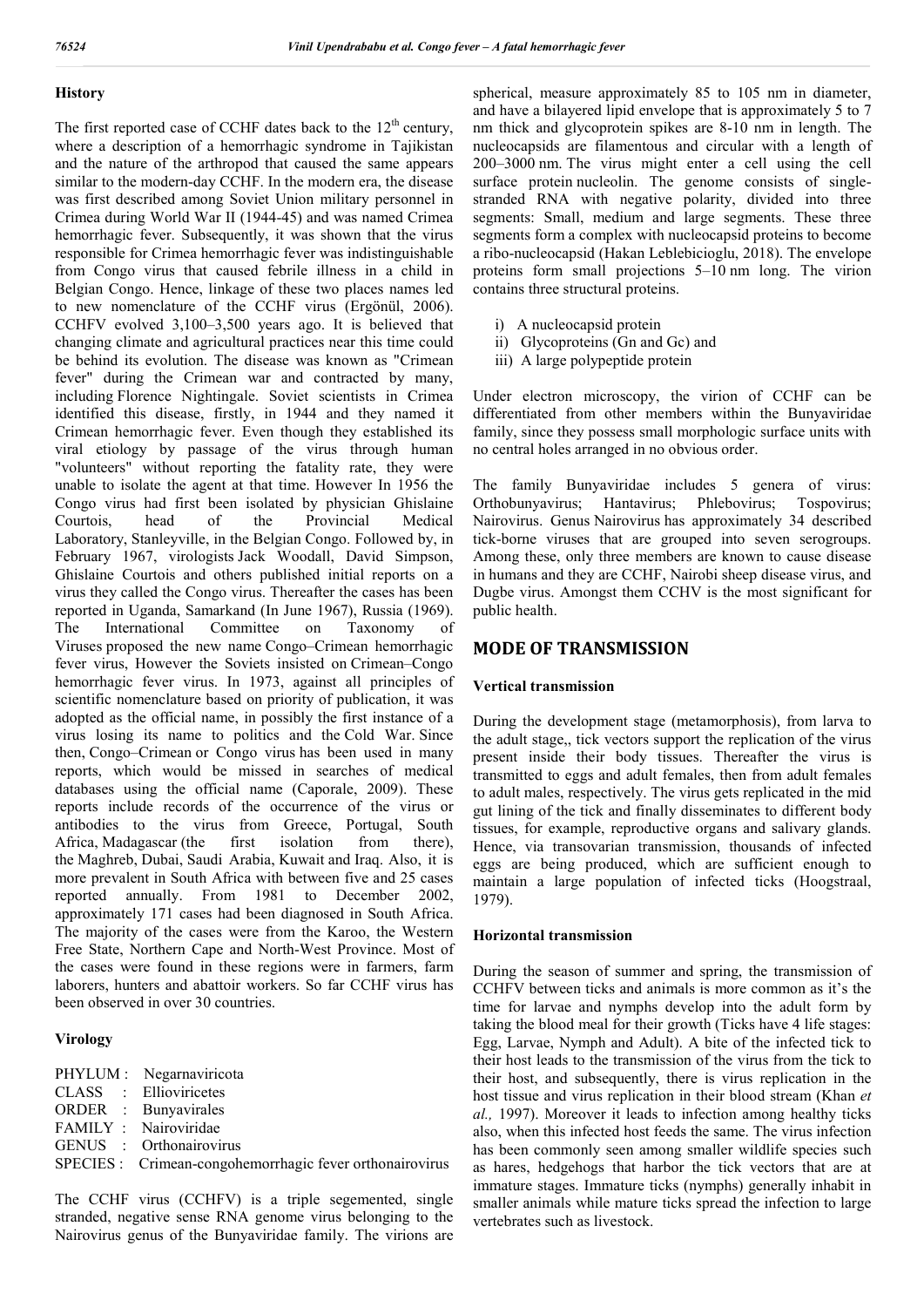# **Non-viremic transmission**

This is another type of viral transmission that doesn't need an animal to be viremic, but directly spread from the infected to healthy ticks when feeding together. During co-feeding, viral substances present in the saliva of ticks accelerate the viral transmission.

#### **Transmission to birds**

Birds are commonly resistant to becoming viremic with the exception of ostriches. No specific antibodies are detected in different species of birds infected with the virus, as CCHFV do not rely on birds as a host for its replication.

#### **Transmission to humans**

Humans are considered as the dead-end host of congo virus. CCHFV infection is most common in rural areas where exposure to Hyalomma ticks is very high and people become infected when bitten by infected ticks or via tick fluid getting into cuts and abrasions in the skin, or mucous membranes (Khan *et al.,* 1997). This kinds of transmission occurs only during the short period when the animal is infectious, to be more clear from the day three after the animal is infected until day seven). Humans can be exposed to infected blood during slaughtering, dehorning, castration, vaccination, the cutting of identity notches in the ears, or the attachment of ear tags. In butcher's shops transmission can also occur by contact with infected animal blood. Physical contact with infected persons via their bodily fluids or blood can transmit the virus from person to person within 7–10 days of illness. Mostly health care professionals are more likely to expose to the infective person's body fluid. In addition to that, cases of mother to child transmission has been reported. The infection can also be acquired by percutaneous and permucosal route by contact with animal blood or tissues and drinking unpasteurized milk (Mehrabi tavana, 2008).The chance of aerosol transmission is also suspected in few cases in Russia, but no definite evidence exists.

#### **Incubation period**

The incubation period ranges from 1 to 12 days depending on the mode of transmission**.** Generally the incubation period is typically 3-7 days from animal exposure and 1-3 days from a tick bite.

### **Incidence**

CCHF is the second most widespread of all medically important arboviruses, after dengue virus. Since 1967 nearly 140 outbreaks has been involved around the world and more than 5000 cases have been reported, globally. A total of 52 countries have been identified as endemic or potentially endemic regions, reporting substantial number of cases every year. There is, also, report of nosocomial outbreaks in different parts of the world due to the improper practice of infection control techniques (Mertens *et al.,* 2013).

# **Risk factors**

 Certain areas like Southern and Eastern Europe, Central Asia, Africa, Southeast Asia, and the Middle East where the virus is typically present.

- Spring season: During summer and spring months (June- October), larvae and nymphs develop into adult form by taking the blood meal for their growth from the animals, Hence during this seasonal time the spread of CCHFV between ticks and animals is more comparatively. Therefore, travellers undertaking outdoor activities such as camping or hiking, especially during the peak transmission season from Spring to Fall, are at greater risk.
- Occupationl risk: Healthcare practitioners, agricultural workers, abattoir employees, and veterinarians are more likely to expose towards the infected animals or persons. Nosocomial infection is more common among health care workers, particularly during the hemorrhagic period of the disease. Laboratory personnel, in particular, dealing with viral samples are more likely to get the disease if they didn't follow standard precautions. Animal herders, livestock workers, and slaughterhouse workers are also high risk people to get exposed towards the infected virus (Peters, 1997).
- Crushing and rubbing the infected tick on skin or slaughtering the infected animal is also one of the main risk factors towards the exposure of CCHFV.
- Droplet-respiratory route of infection is also one of the risk factors of CCHF as per the research evidences.
- Individuals and international travelers with contact to livestock in endemic regions may also be exposed more frequently.
- Domestic livestock are regarded as the main hosts of the disease and can spread the disease during their viremic stage to humans.
- High-risk behaviors, such as slaughtering, animal handling and/or examining livestock without wearing masks or gloves, and unauthorized slaughtering of animals, facilitate the transmission of the disease (Al-Abri *et al.,* 2017).
- Improper infection-control procedures and biohazardous waste management.
- Humans are infected either by tick bites or exposure to contaminated blood or excreta of the reservoir or transiently viremic domestic animals, or from other infected human being. Human-to-human transmission occurs through direct contact with blood or bodily fluids of infected persons.

#### **Pathophysiology**

The pathogenesis of CCHF is not well understood. Congo fever virus disable the host immune response, firstly, after the patient being infected with the virus. Thereafter, CCHFV attack or manipulate the human cell which, is initiating antiviral response, is characterized by rapid replication of the virus along with dysregulation of the vascular system and lymphoid organs. When there is destruction of endothelium, it stimulates platelet aggregation as well as degranulation, which further leads to failure of hemostatic mechanism with subsequent activation of the intrinsic coagulation cascade. Marked proinflammatory response disproportional to the extent of lesion is a striking feature seen in these patients. The proinflammatory cytokines are key regulators in the pathogenesis and mortality of patients with CCHF. Levels of Interleukin (IL)-6 and Tumor Necrosis Factor (TNF)- $\alpha$  are shown to be significantly higher in patients with fatal CCHF as compared to those with nonfatal infection (Saadia Aslam, 2015).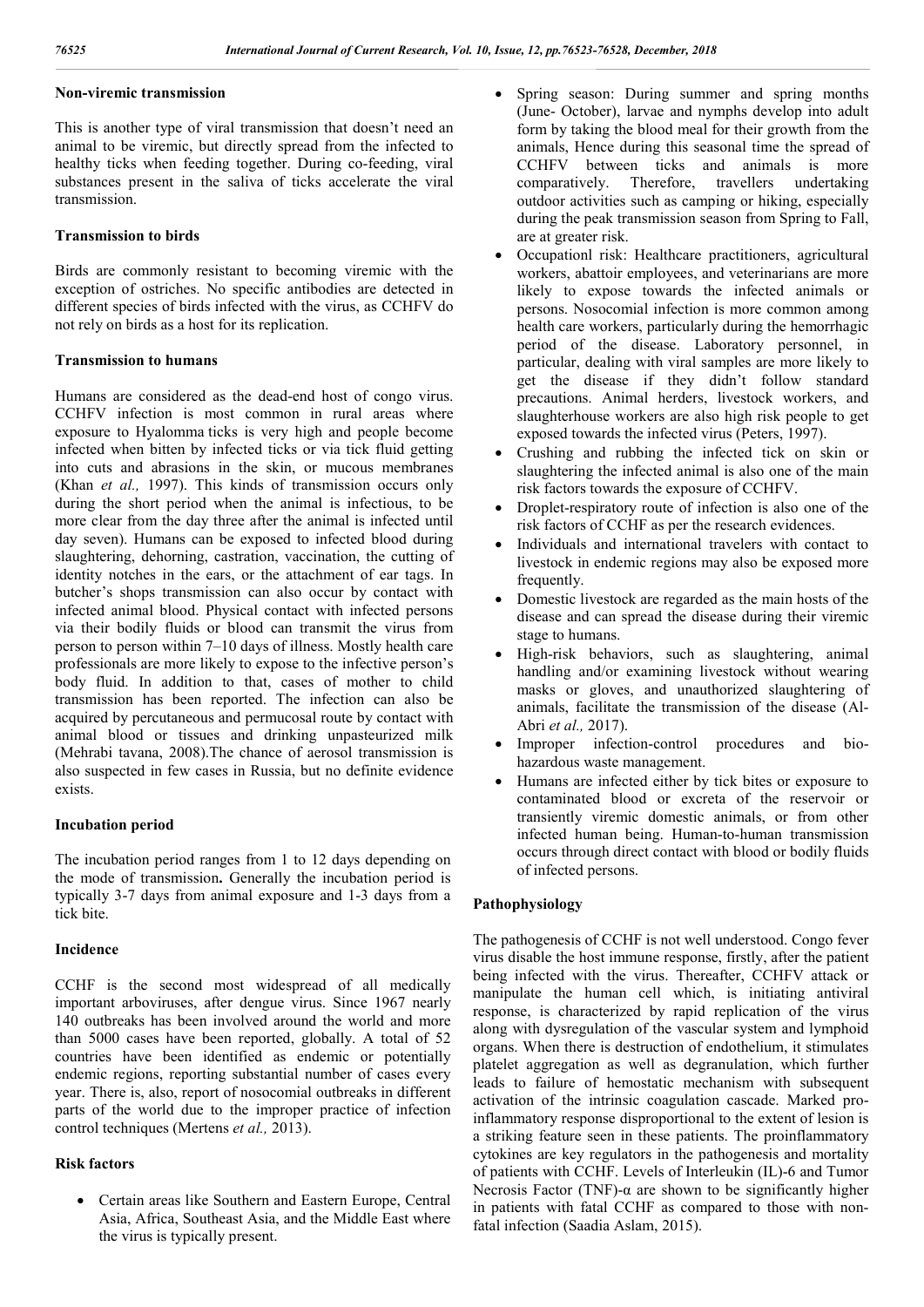# **Clinical features**

The incubation period ranges from 1 to 12 days depending on the mode of transmission. Genreally, after 1-3 days followed by a tick bite or 5-6 days after exposure to blood or body fluid, flu-like symptoms appear, and which may resolve after one to two weeks. 75% of the cases, usually, shows hemorrhagic manifestations within 3-5 days of the onset of illness. Human beings are the only host of CCHFV in whom the clinical features of the disease are evident. Patient generally present with the abrupt onset of clinical features (Simpson *et al.,*  1967). The typical course of CCHF infection has four distinct phases Incubation period, Pre-hemorrhagic phase, Hemorrhagic phase, and Convalescent phase.

- **The incubation period** for CCHF virus is in the range of 1 to12 days depend upon the different route of infection, viral load and the source of infection.. The abrupt onset and short incubation period help to differentiate CCHF from tick bite fever. Generally the patient feels extremely unwell during the time of disease condition (Stephen).
- **The prehemorrhagic phase** is characterized by nonspecific prodromal symptoms during which it mimics other viral diseases. The major symptoms include hyper pyrexia, pain over the muscles, severe headache, nausea, agitation, mental confusion, abdominal pain, sensitivity to light, photophobia and non-bloody diarrhea. Followed by cardio vascular changes include hypotension, relative bradycardia, tachypnea, neuro psychiatric manifestations such as agitation, mental confusion, delirium, aggression, mood swing, sensitivity to light, and conjunctivitis, pharyngitis, and cutaneous flushing(flushed face) or rash. This phase usually lasts for 4-5 days and in vast majority of the cases, it progresses to the next serious stage named hemorrhagic phase.
- **The hemorrhagic phase** is generally short and has a rapid course with signs of progressive hemorrhage and diathesis. These include petechiae (red spots on skin), bleeding from the bowel leading to the vomiting of blood (often confused with a stomach ulcer), ecchymosis (extravasation of blood), epistaxis (nose bleeding), conjunctival hemorrhage, purpura, hemoptysis, bruising of skin, bleeding into muscles (haematoma), oozing from injection sites etc. and Certain patients may also have hepatosplenomegaly, Localized abdominal pain in the upper right side, Rashes on the skin, these all signs shows jaundice. Acute respiratory distress syndrome (ARDS) and diffuse alveolar hemorrhage, accompanied by systemic inflammatory reaction, have also been reported during hemorrhagic manifestations. Blood tests show a low number of platelets and generally a decrease in the white cells. The bleeding is due to an effect on the clotting mechanisms in the body, including a decrease in the platelets in the blood. As disease progress, Liver, kidney and lung failure may also occur and the patient may become comatose. When the disease is not treated, patients may succumb due to multiorgan failure, disseminated intravascular coagulation, and circulatory shock (Suma, 2011).
- **The convalescent period**: The disease is fatal, generally, 40-60% of cases. In the survivors (Full recovery can take a complete year), the convalescent period begins 10-20 days after the onset of illness. During this phase, patients may

have feeble pulse, tachycardia, loss of hearing, and loss of memory and hair. However, these after effects have been reported only in few outbreaks. Mortality rates of nosocomial infections are often much higher than those acquired naturally through tick bites and may be related to the level of viremia. In fatal cases, there was little evidence of an antibody response; evidence shows that viral load is higher and antibody production is weaker in fatal cases.

# **Diagnostic measures**

It is very mandatory to diagnose this case as early as possible since there is higher risk of transmission as well as nosocomial infection. As the clinical presentation of this disease is non specific, it is essential to have a high index suspicion (The Indian express, 2018). Collect the history regarding the travel towards the endemic areas, tick bite, and exposure to blood or tissues of livestock or human patients. Common diagnostic modalities to assess CCHF virus include

- Viral isolation: Cell culture (restricted to biosafety level-4 laboratories)
- Molecular methods: Reverse transcription polymerase chain reaction (RT-PCR).
- Serological assays: Serologic testing by enzyme linked immunosorbent assay (ELISA) or indirect fluorescent antibody (IFA)
	- i) **Viral isolation:** Isolation by cell culture is the most definitive, simplest and fastest as compared with the traditional methods of intracerebral inoculation of a sample in newborn mice. Viral isolation is done by using cell lines such as LLC-MK2, Vero, BHK-21, and SW-13.4 and can be achieved in 2-5 days. But viral isolation is useful only in the early phase of infection when the viral load is high. Moreover, this can be done only by the biosafety level 4 containment facilities.
	- ii) **Molecular methods:** Demonstration of viral genome is, by far, the most definitive form of diagnosis. Reversetranscriptase PCR (RT PCR) is the method of choice for rapid laboratory diagnosis of CCHF virus infection. The benefit over the previous one is their rapidity when compared to virus culture, and a presumptive diagnosis can be made within 8 hour. Automated real-time assay is one of the improvised form of molecular method with the added advantages like lower contamination rate, higher sensitivity, and specificity and provides results in a few minutes. Drosten et al., developed a one-step realtime RT-PCR assay for identifying CCHFV using primers to the nucleoprotein gene; using DNAintercalating dye, SybrGreen I. A real-time RT-PCR assay was developed, later, by using TaqMan-Minor Groove Binding Protein (MGB) probe, which had higher specificity and a shorter probe length (Van Eeden *et al.,* 1985).
	- **iii) Serological assays:** Serological methods have been developed to diagnose CCHF by using inactivated virus or extracts from infected suckling mouse brain. it is useful to do a serological test during the second week of illness. Serological tests formerly used for the detection of antibody to the virus. However indirect Immunofluorescence (IF) could identify IgG and IgM antibody responses by days 7-9 of illness. So these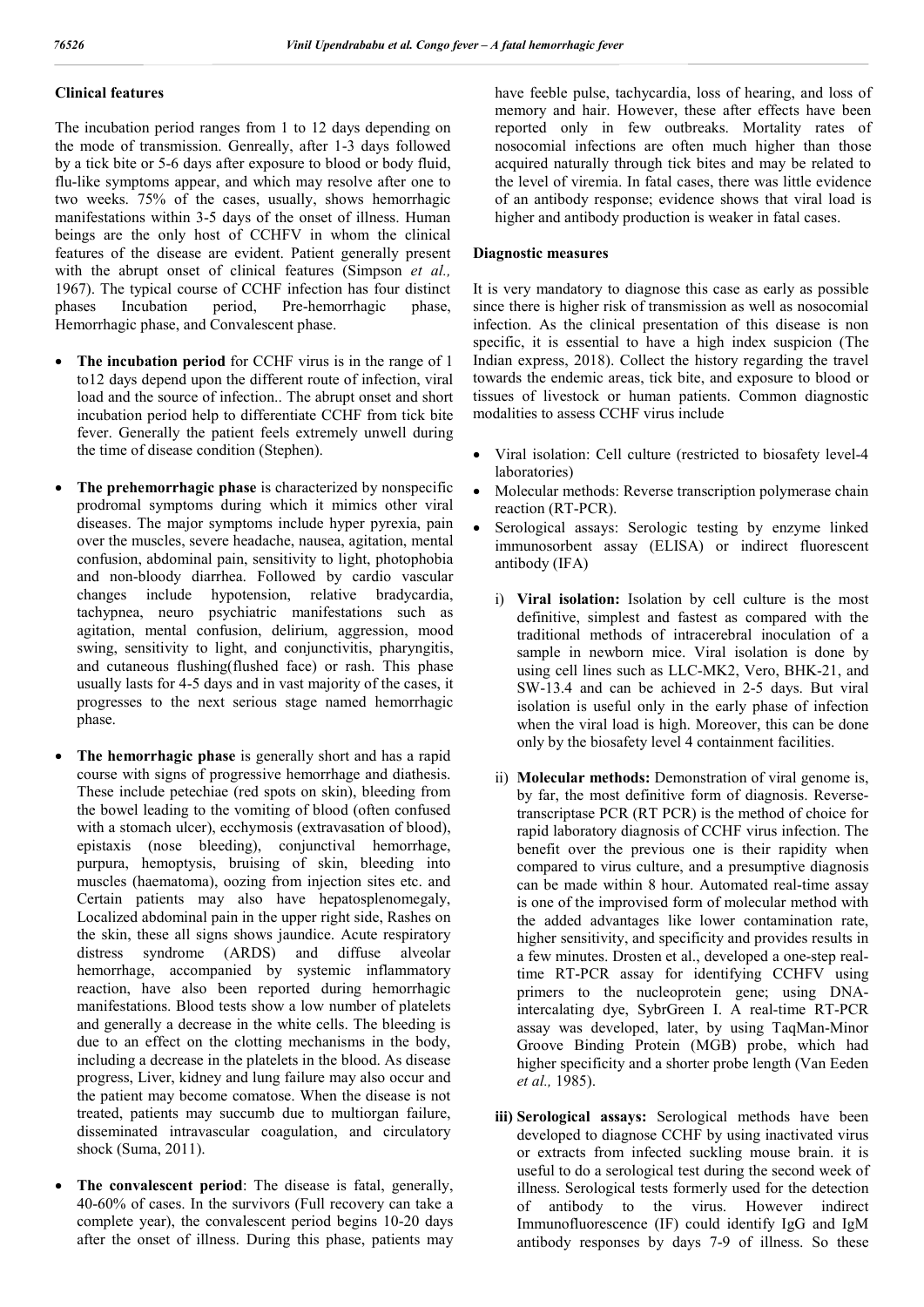conventional serodiagnostic tests have largely replaced with Ezyme-Linked Immunosorbent Assay (ELISA) to detect specific IgM and IgG. Specific IgM persists for up to 4 months of post-infection among the clients, while IgG remains detectable for at least 5 years. Therefore current infection is confirmed by demonstrating IgM by using IgM antibody capture. Recently, a recombinant nucleoprotein (rNP)-based IgG ELISA was developed for serological diagnosis of CCHF virus infections; this was shown to be a valuable tool for diagnosis and epidemiological investigations of CCHFV infections. Similarly, CCHFV rNP-based IgMcapture ELISA has shown to be a useful method for diagnosis of CCHFV infections (Whitehouse, 2004).

#### **Differential diagnosis**

It is very important to identify CCHF as its transmit very easily among human being. However it's quite difficult to differentiate the same at the earliest period owing to its vague features. Morover it shows more or less same features of Malaria, typhoid fever, leptospirosis, rickettsial infection, viral hemorrhagic fevers, meningococcemia, borreliosis (relapsing fever),yellow fever, dengue fever, Omsk hemorrhagic fever and Kyasanur Forest disease (World Health organization, 2013).

#### **Preventive measures**

Currently, two vaccines against CCHFV have been developed. The first one is a formalin-inactivated vaccine, which was developed in Bulgaria from infected suckling mouse brain and it has been used in Soviet union and Bulgaria. The second is a DNA vaccine tested in mice; neither vaccine has undergone official randomized clinical trials. Since 1970s, several vaccine trials around the world against CCHF have been terminated due to its high toxicity. Hence the better way to protect against CCHFV are Tick control and limitation of exposure to infected livestock or human (World Health organization, 2013). The mainstay of prevention and control of CCHF viral infection should target both at the community level and in the nosocomial set up. At the community level, care should be taken to prevent human contact with livestock and minimize the tick burden in these vertebrate hosts. Measures such as avoidance of tick habitat, regular examination of clothing and skin for ticks, and use of tick repellents (use repellents containing 20%-30% DEET or 20% Picardin) should be taken to prevent tick bites. Both Fully covered and neutral coloured, breathable garments (long sleeved shirts and pants) are, also, recommended to prevent tick attachment to body parts. While handling livestock or domesticated animals, appropriate acaricidal agents should be used to control tick. Animals could be protected by applying acaricides spot-ons, dips or impregnated collar treatments. Protective clothing and gloves should be highly recommended whenever there is a possibility of contact with skin or mucous membranes of viremic animals, particularly when blood and tissues are handled. For reducing the possibility of animal to human transmission, quarantine measures should be taken while importing animals and they should be treated with pesticides regularly. Maintenance of hygienic conditions during slaughtering, butchering and culling procedures in slaughterhouses or at home is necessary (World Health organization, 2013). Consumption of unpasteurized milk and uncooked meat should be avoided. Human-to-human transmission of CCHF virus is usually seen when direct contact with blood and body fluids occurs, especially in a healthcare

centers when appropriate infection control measures are not taken. Strict universal precautions are mandatory when caring for patients and this can be achieved by barrier nursing, isolation, and use of protective wears such as gloves, gowns, face-shields, and goggles with side shields. Safe burial practices, including the use of liquid bleach solution as a disinfectant, and covering the body in polythene bags have been useful to prevent the transmission. Laboratory workers must follow stringent biosafety precautions and viral isolation techniques. CCHF virus can be inactivated by disinfectants including 1% hypochlorite and 2% glutaraldehyde; these can be destroyed by heating at 56°C (133°F) for 30 min. disposal of used instruments and equipment, including needles, syringes and employing safe burial practices, should be implemented. Prophylactic treatment with ribavirin has occasionally been used after high-risk exposures but its role is controversial.

#### **Management**

Congo fever has a high fatality rate of 40-60%. Hence if a case is suspected, it needs immediate medical attention. The symptoms of this condition is difficult to manage if it's diagnosed late and it can leads to multi organ system failure and even death. So, early intervention is very much crucial. However the treatment options specific to this illness is still limited. The patient should be isolated in a hospital ward/room and anyone coming in to contact with the patient is required to wear protective clothing including gloves, special gowns, face masks and eye goggles or visors. The general approach in treatment of patients with CCHF viral infection depends on the severity of the clinical manifestation. Treatment for CCHF is primarily supportive which include.

- Managing fluid and electrolyte imbalances: Replacement of blood, platelet, and plasma has proven effective for saving the life of the patient, in particular patients with hemorrhagic manifestation. Replace blood components that aid clotting.
- Oxygenation and hemodynamic support
- Appropriate treatment of secondary infections: Treatment generally focus on the guidelines for severe septicemia. Anti-malarials and broad spectrum antibiotics should be considered until the diagnosis of CCHF can be confirmed.

According to World Health Organization (WHO), ribavirin is the anti-viral medication of choice for CCHF and the recommended dose is an initial dose of 30 mg/kg followed by 15 mg/kg for four days and then 7.5 mg/kg for six days for a total of 10 days. However, a systematic meta-analysis against this with their results and it's proved that no change in mortality rate with the use of ribavirin in the randomized control studies, while pooled observational studies showed reduction in mortality by 44%. Tasdelen *et al*. also have shown the beneficial effect of ribavirin if given at an early phase of the CCHF. Persons who have unprotected contact with someone with CCHF should be monitored and post-exposure treatment with oral ribavirin considered. For effective results, ribavirin is used along with supportive therapy, such as interferons. In numerous *in vitro* studies, interferon type-I is shown to have antiviral activity, nevertheless, no clinical data is available on supporting the use of interferon (Van Eeden *et al.,* 1985). Apart from the specific antiviral therapy, the role of immunotherapy in the form of immunoglobulin has also been studied. A new specific immunoglobulin CCHF-Venin that contains antibodies